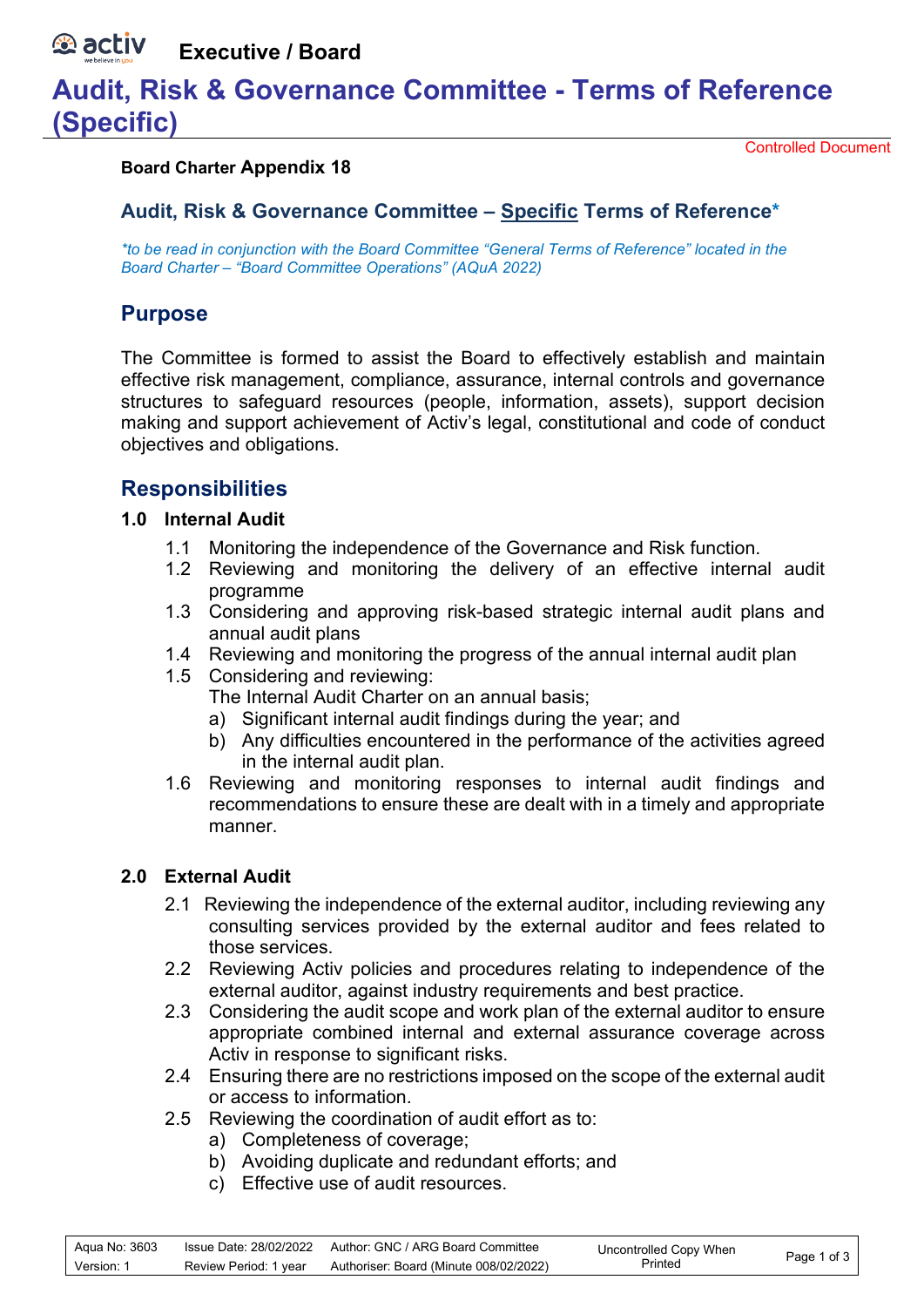#### *<b>D* activ **Executive / Board**

# **Audit, Risk & Governance Committee - Terms of Reference (Specific)**

Controlled Document

- 2.6 Considering and reviewing significant findings of the external auditor and internal audit including internal audit work relied upon by the external auditor, plus the effectiveness of internal controls and appropriateness of accounting policies applied in the financial reports.
- 2.7 Reviewing and monitoring responses to the external auditor's observations and recommendations to ensure these are dealt with in a timely and appropriate manner.
- 2.8 Reviewing the performance of the external auditor on an annual basis and recommending to the Board for the appointment, reappointment or termination of the external auditor.

## **3.0 Reviewing And Monitoring Internal Control Systems**

- 3.1 Evaluating whether the appropriate control culture is set through the communication of expectations about internal control and compliance with internal and external requirements, and management of risk and opportunities.
- 3.2 Evaluating Activ's processes for assessing and continuously improving internal controls, particularly those related to:
	- a) Identified areas of significant risk and opportunity;
	- b) Approval of transactions and recording and processing of financial data;
	- c) Safeguarding of assets;
	- d) Managing actual and perceived conflicts of interest;
	- e) Compliance with statutory, contractual and internal requirements; and.
	- f) Cyber resilience.
- 3.3 Monitoring and assessing current/pending litigation or regulatory proceedings to which Activ is, or is likely to be, a party and which is likely to have a material impact on Activ's licence to operate, finances, operations or reputation.

## **4.0 Risk**

- 4.1 Reviewing and monitoring the internal risk function and risk and opportunity management systems;
- 4.2 Evaluating whether the appropriate control culture is set through the communication of the Risk Appetite Statement, and the importance of internal control, compliance and management of risk and opportunity.
- 4.3 Reviewing the Risk Appetite Statement settings on an annual basis to ensure they remain current.
- 4.4 Evaluating Activ's policies and procedures regarding risk and opportunity management to ensure continued effectiveness.
- 4.5 Reviewing whether Activ has appropriate processes for identifying, assessing and responding to risks and opportunities in accordance with Activ's strategic and operational objectives and plans. This involves having regard to risks to customers, financial and work health and safety risks.
- 4.6 Reviewing significant risks, exposures or opportunities and assessing the steps taken to minimise such risks or maximise opportunities.
- 4.7 Monitoring the processes for managing insurable risks and, if applicable, self-insurance, including assessing the adequacy of insurance cover.

| Aqua No: 3603 |                       | Issue Date: 28/02/2022 Author: GNC / ARG Board Committee | Uncontrolled Copy When | Page 2 of 3 |
|---------------|-----------------------|----------------------------------------------------------|------------------------|-------------|
| Version: 1    | Review Period: 1 year | Authoriser: Board (Minute 008/02/2022)                   | Printed                |             |